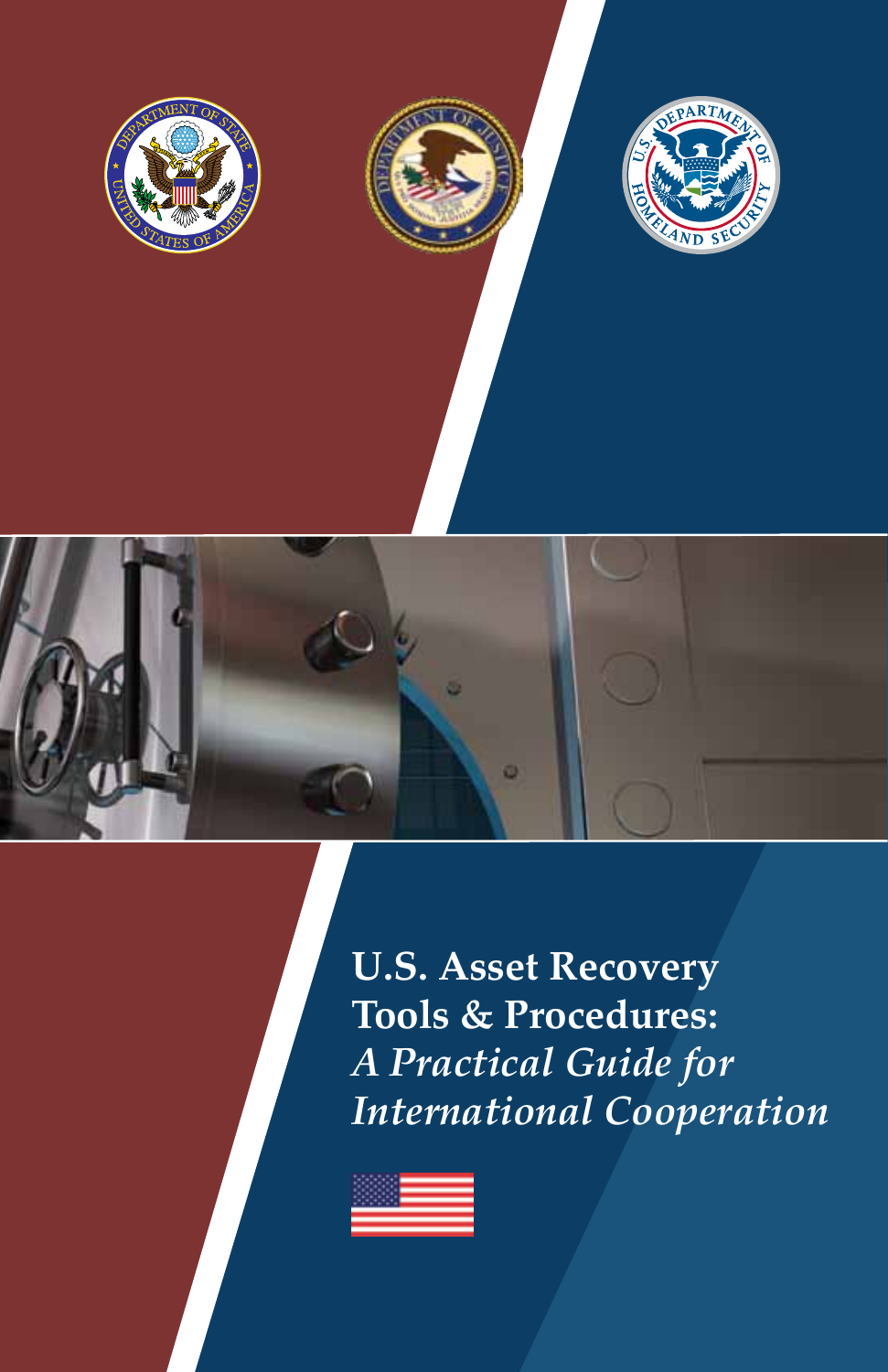*"[W]e must work together to ensure that corrupt officials do not retain the illicit proceeds of their corruption. There is no gentle way to say it: When kleptocrats loot their nations' treasuries, steal natural resources, and embezzle development aid, they condemn their nations' children to starvation and disease. In the face of this manifest injustice, asset recovery is a global imperative."*

> -U.S. Attorney General Eric Holder, Global Forum IV, Doha, November 2009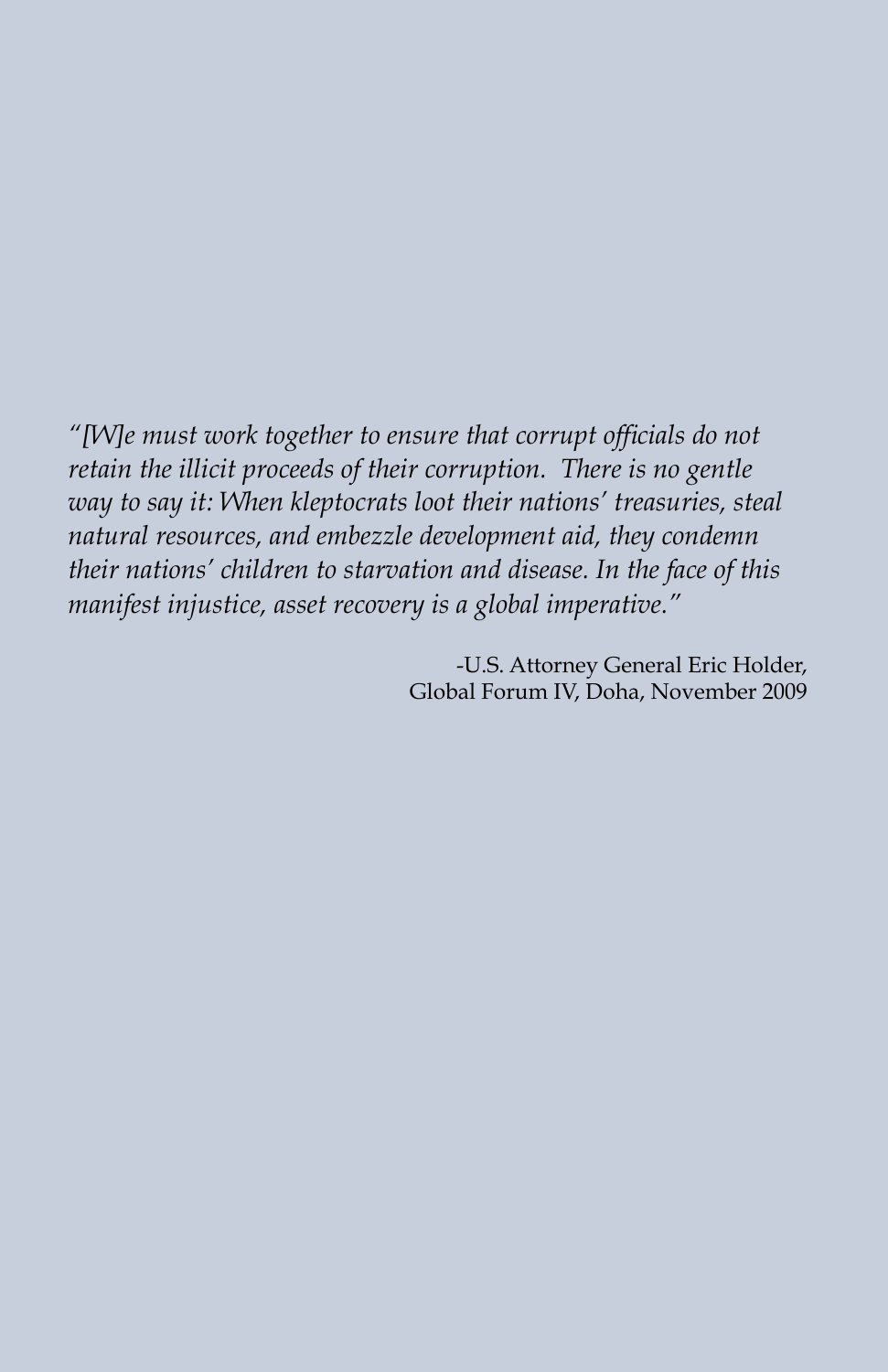**U.S. Asset Recovery Tools & Procedures:**  *A Practical Guide for International Cooperation*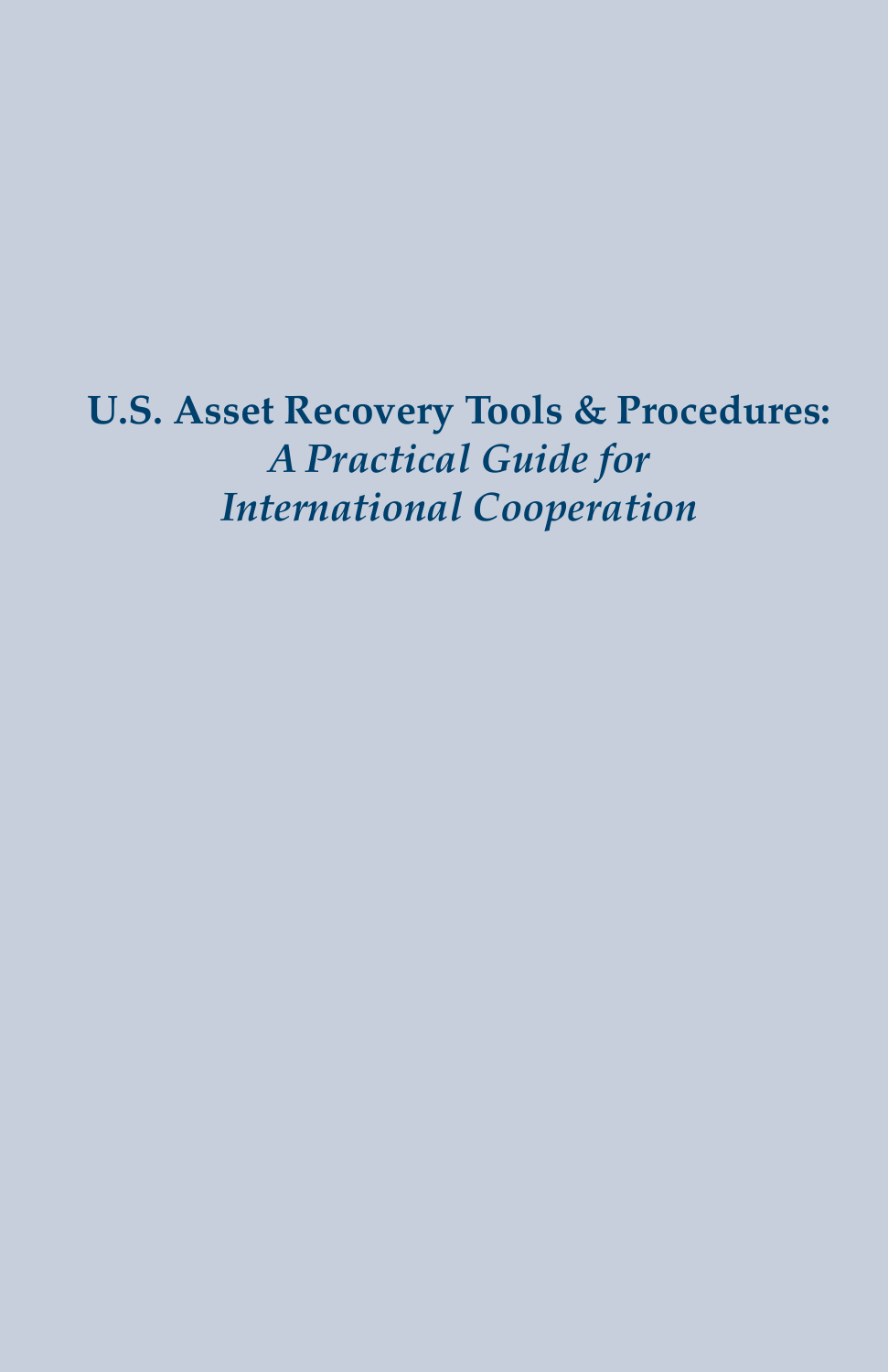

**11 <b>COVERVIEW COVERVIEW**<br>
The United States is committed to the glob<br>
both that corruption and state scare recovere intitative to provide turn<br>
force and that state and the corruption. In 2010, the Department of Just<br>
R The United States is committed to the global fight against corruption and to ensuring both that corrupt leaders cannot seek safe haven for their stolen wealth in the United States and that stolen assets are recovered and returned to those victimized by corruption. In 2010, the Department of Justice (DOJ) launched the Kleptocracy<sup>1</sup> Asset Recovery Initiative to provide further support to cooperation in this area. The Initiative, which is spearheaded by DOJ's Asset Forfeiture and Money Laundering Section (AFMLS), established a dedicated team of attorneys, investigators, and financial analysts responsible for investigating and prosecuting asset recovery cases, and builds on the United States' past successes in seizing kleptocrats' assets in Latin America, Asia, and Africa. Since 2004, the United States has forfeited and returned over \$168 million to victims abroad, working in close collaboration with law enforcement and judicial officials around the world. Many other cases are in the investigative stage or in legal proceedings.

This guide provides practical information on how the United States can assist other countries in the recovery of assets—including assistance in asset tracing investigations, freezing, seizing, confiscation, and the enforcement of foreign restraint orders and confiscation orders—and the specific steps that other countries and foreign jurisdictions can take to access this assistance and cooperation.

For more information or assistance with specific cases, please see the contact information provided at the back of the guide. The tools available (informal vs. formal measures) will depend on the type of assistance sought and the agreements, whether bilateral or multilateral, in place in both countries. All requests should be in English or be accompanied by a translation into English.

U.S. officials welcome informal inquiries and can provide many forms of assistance before receiving a formal request for mutual legal assistance (MLA). The United States has numerous law enforcement attachés and DOJ attachés posted abroad who can facilitate assistance in support of foreign investigations. Practitioners can reach out to U.S. officials for these inquiries—through the contacts provided here, and the attachés in your country—before making formal requests.

#### *Main U.S. Agencies Supporting Asset Recovery Cases:*

- Department of Justice, Criminal Division, Asset Forfeiture and Money Laundering Section (AFMLS)
- Department of Justice, Criminal Division, Office of International Affairs (OIA)
- Department of Homeland Security, ICE Homeland Security Investigations (HSI)
- Department of Justice, Federal Bureau of Investigation (FBI)

*<sup>1</sup> Kleptocracy comes from the Greek word for "Rule of Thieves."*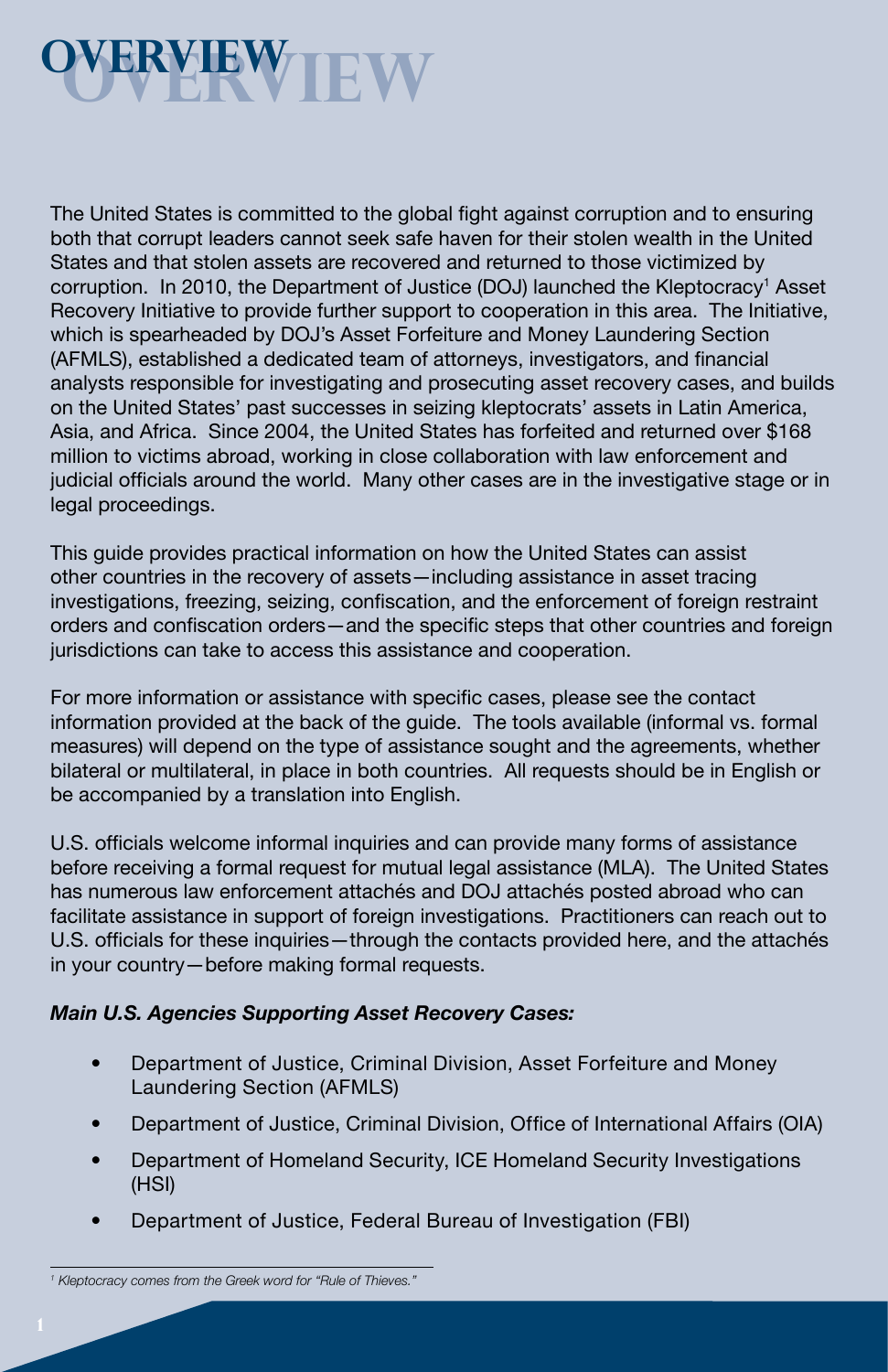# *Implementation of Chapter V of the UNCAC*

- **Dedicated Specialized Teams:** In 2010, the Department of Justice launched the Kleptocracy Asset Recovery Initiative to provide further support for cooperation in this area, including through increasing the number of specialized staff. HSI and FBI also have personnel that are dedicated to investigating international corruption cases.
- **Promoting Policy at the Multilateral Level:** The United States worked with G20 partners at the Seoul Summit to adopt commitments on asset recovery cooperation and to welcome, at the Cannes Summit, principles for effective asset recovery.
- **U.S. Support for Asset Recovery and the**<br> **Deplementation of Chapter V of the UNCAC**<br> **Dedicated Specialized Teams:** In 2010, the Department of<br>
Justice launched the Kelptocrazy Asset Recovery Initiative to<br>
provide furth • **Leadership in Prevention:** With United States support, the G20 also called upon the Financial Action Task Force (FATF) to examine the interplay between corruption and money laundering. The United States will seek to strengthen its requirements for disclosure of beneficial ownership information at company formation as one of its commitments under the Open Government Partnership initiative.
- **Supporting Multilateral Initiatives:** The United States is a partner of the Stolen Asset Recovery Initiative (StAR). The United States is a member of the Camden Asset Recovery Inter-Agency Network (CARIN) and has supported the development of regional equivalents to CARIN, as well as the Asset Recovery Focal Point Initiative supported by INTERPOL and StAR.
- **Fostering Capacity Building:** The United States supports a wide range of anticorruption technical assistance activities, including the provision of financial support and expertise to regional asset recovery workshops and the placement of asset recovery mentors in pilot countries. U.S. expertise has contributed to expert meetings and to best practices guides for practitioners.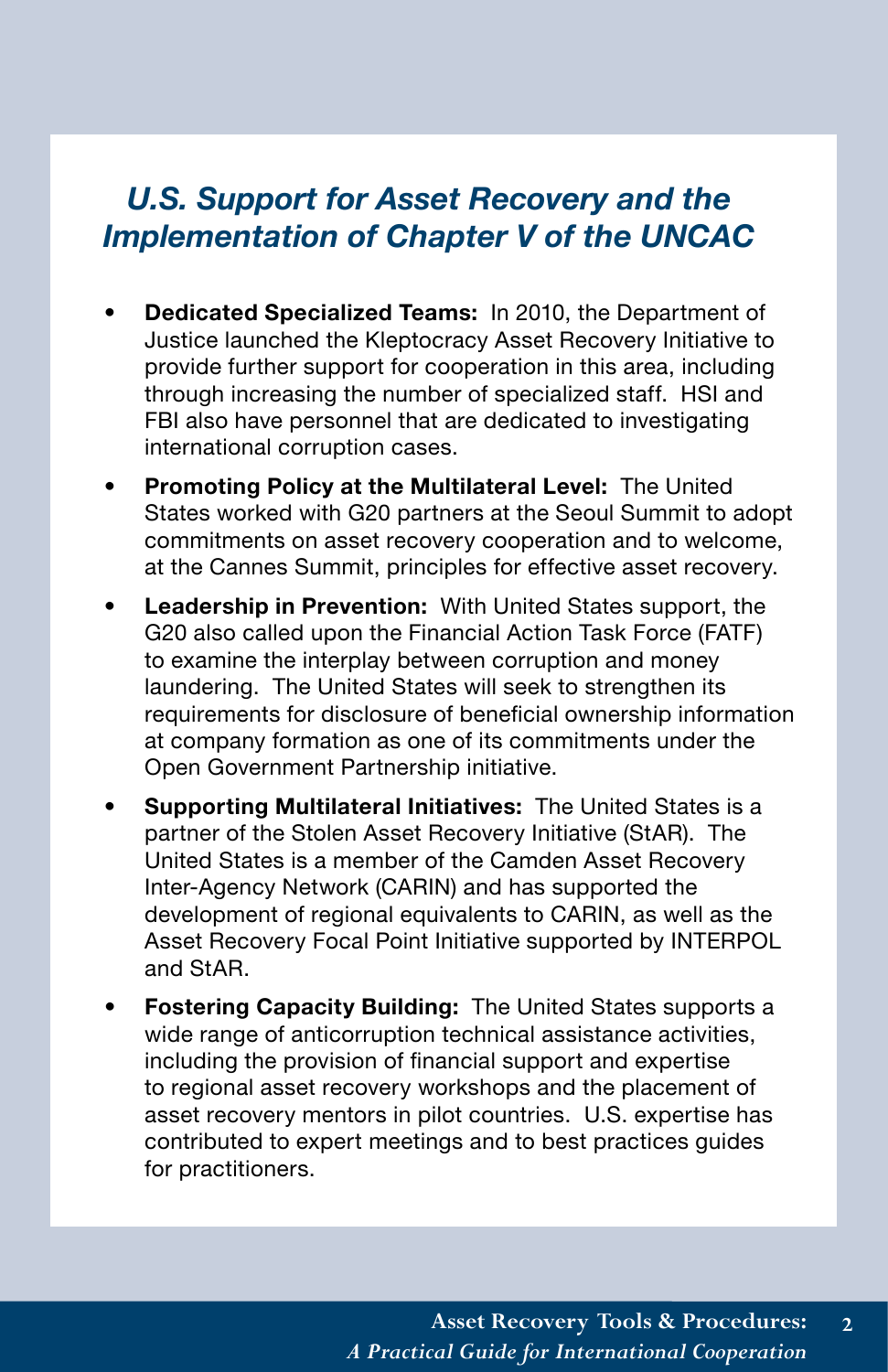# **TOOLS U.S. Asset Recovery TOOLS**

### **I. Investigative Assistance**

In order to recover the proceeds of corruption that are either held in the United States or moved through the United States, a foreign jurisdiction first must be able to identify the assets or assist the United States in identifying the assets. There are a variety of mechanisms through which the United States can assist in the identification and tracing of criminally derived assets.

The first step available to a foreign jurisdiction in identifying assets in the United States is often to request informal investigative assistance.

A. Informal Investigative Assistance

### *Informal Evidence Gathering*

The United States may offer support to a foreign investigation using routine investigative measures such as witness interviews, visual surveillance, public record searches, and providing public documents. To request this type of assistance, foreign law enforcement authorities should contact U.S. attachés in their respective countries and/or the DOJ contacts provided in this guide.

#### *Investigative Networks*

The United States is a member of a number of practitioner networks related to the recovery of proceeds of corruption, or proceeds of crime more generally, including the Camden Asset Recovery Inter-Agency Network and the Asset Recovery Focal Point Initiative (supported by StAR and INTERPOL). These networks also facilitate informal investigative assistance and cooperation.

B. Formal Investigative Assistance

### *Mutual Legal Assistance Requests*

Formal requests to obtain assistance such as formal service of process, compelled or sworn testimony, production of financial or third party records, authentication of records, and searches can also be made based on a bilateral mutual legal assistance treaty (MLAT), multilateral convention, or discretionary letter rogatory or letter of request. Formal requests are also necessary to enforce restraining orders or execute forfeiture judgments. The United States' central authority for formal mutual legal assistance requests is OIA. Requests for legal assistance are executed pursuant to the terms of the treaty or convention invoked (if any) and U.S. domestic law. The terms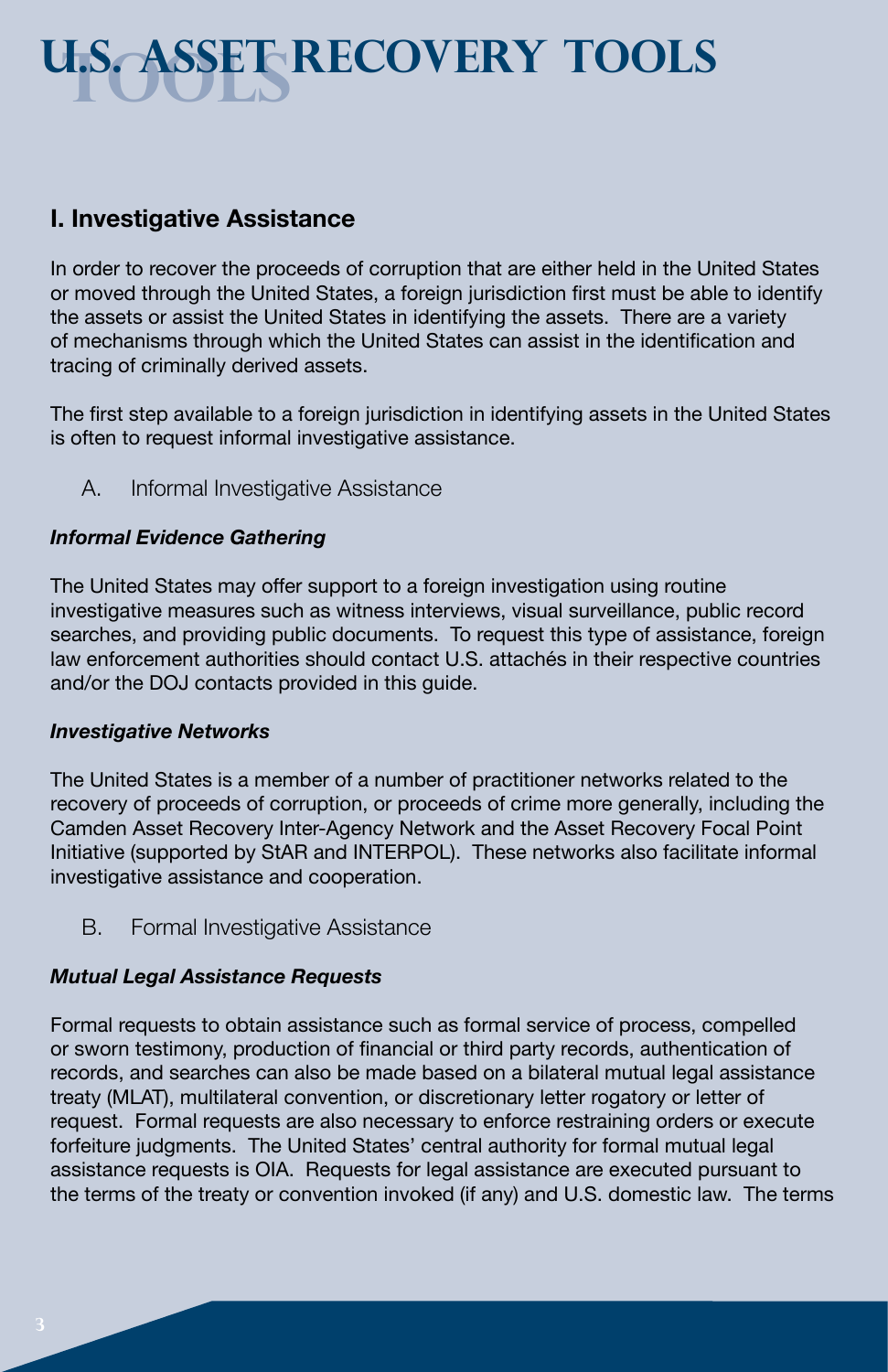of the treaty or convention outline what information must be included in a mutual legal assistance request. Generally, the following information must be provided in a request seeking assistance from the United States:

- 1. Name of the treaty or convention which is being relied on to support the request;
- 2. Name of the authority conducting the investigation/prosecution;
- 3. Factual summary of the case;
- 4. Text of the applicable legal provisions or statutes, including penalties, on which the investigation/prosecution is based;
- 5. Explanation of the assistance sought and its relevance to the investigation or proceeding that forms the basis of the request; and
- 6. Any special requirements such as confidentiality or urgency and the reasons for the necessity of same.

As the primary point of contact for all requests for formal legal assistance from the United States, OIA will work with its foreign counterparts, as well as with other U.S. prosecutors and law enforcement officials, to execute the requests for mutual legal assistance. OIA can also provide guidance on how to best draft requests.

### *314(a) Requests*

To continue tracing assets to determine whether an individual, entity, or organization maintains an account in a U.S. financial institution, a foreign jurisdiction may seek information from the United States' financial intelligence unit (FIU) —the Financial Crimes Enforcement Network (FinCEN) —through a procedure referred to as a 314(a) request. Upon receipt of a 314(a) request, U.S. financial institutions are required to search their records and identify whether the institution has established an account or conducted a transaction on behalf of the individual, entity, or organization that law enforcement reasonably suspects—based on credible evidence—of engaging in *significant* money laundering activities.<sup>2</sup> To demonstrate the significance of the money laundering, FinCEN requires documentation showing the size or impact of the case; suspected monetary amounts; the impact of the underlying criminal activity; criminal organization involvement; multi-regional implications; and/or any other facts demonstrating its significance. The requesting entity must also certify that it has been unable to locate the information sought through traditional methods of investigation and analysis.

*<sup>2</sup> A 314(a) request can also be issued based on suspected terrorist activity.*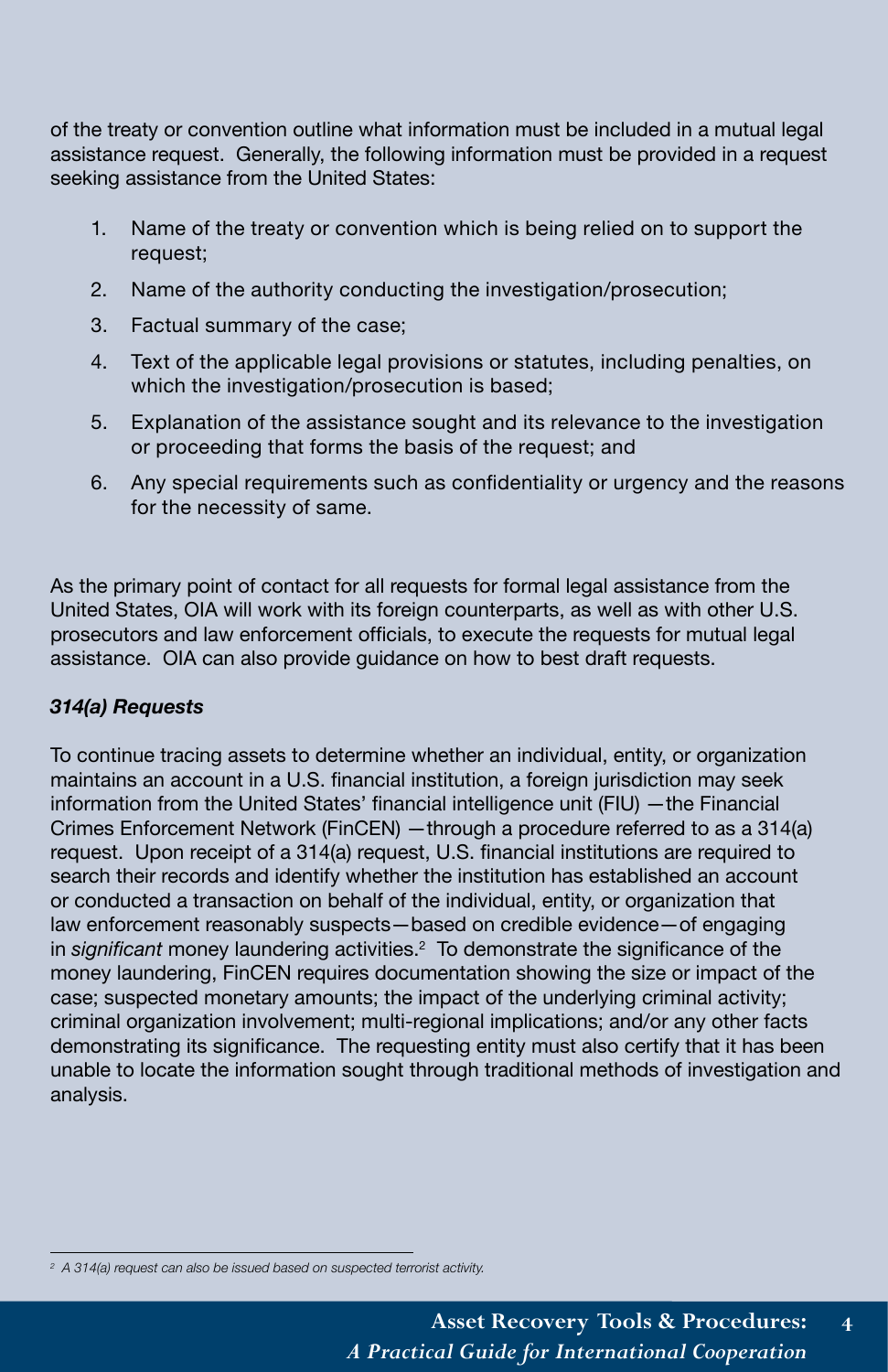# **tools U.S. Asset recovery tools**

• *Foreign Jurisdiction Submitting a Request:* Reciprocal agreements between the United States and certain foreign jurisdictions permit law enforcement authorities of those foreign jurisdictions to submit information requests concerning significant money laundering investigations to U.S. financial institutions through FinCEN. When making a 314(a) request, the foreign law enforcement agency must complete and submit a 314(a) certification form and subject information form to a U.S. law enforcement attaché. The attaché will review the request and ensure that it is from a legitimate entity. The attaché will then forward the completed forms to FinCEN.

### *Egmont Requests*

The United States is a member of the Egmont Group, an association of 127 FIUs from around the world that have agreed to share financial intelligence with one another in support of criminal/terrorist investigations.<sup>3</sup> When its domestic legislation allows, law enforcement officials from a member state of Egmont can request financial intelligence from another member state through its FIU. The available information may include bank account information, cross-border cash transportation forms, criminal information, and records that may be on file with a public registry.

### **II. Confiscation of Property Relating to Foreign Offences**

When assets have been identified, the United States offers two ways to assist countries in asset recovery. First, if the country or foreign jurisdiction has a foreign order against the asset, the United States has the authority to enforce the order upon receiving an appropriate mutual legal assistance request from a foreign jurisdiction. Second, if the foreign jurisdiction does not yet have a foreign order against the asset, the United States may be able to initiate an action in the United States, either as a criminal confiscation or as a "*non-conviction based*" (civil) confiscation. This ability is based on U.S. confiscation authority.

### A. U.S. Confiscation Authority

The United States may forfeit properties within the jurisdiction of the United States which constitute, are derived from, or are traceable to, a broad range of domestic and foreign offenses. In addition, U.S. confiscation authority extends to criminal proceeds and instrumentalities located outside the United States that are traceable to a criminal defendant prosecuted in the United States or to criminal conduct occurring in part in the United States.

*<sup>3</sup> More information is available at www.egmontgroup.org.*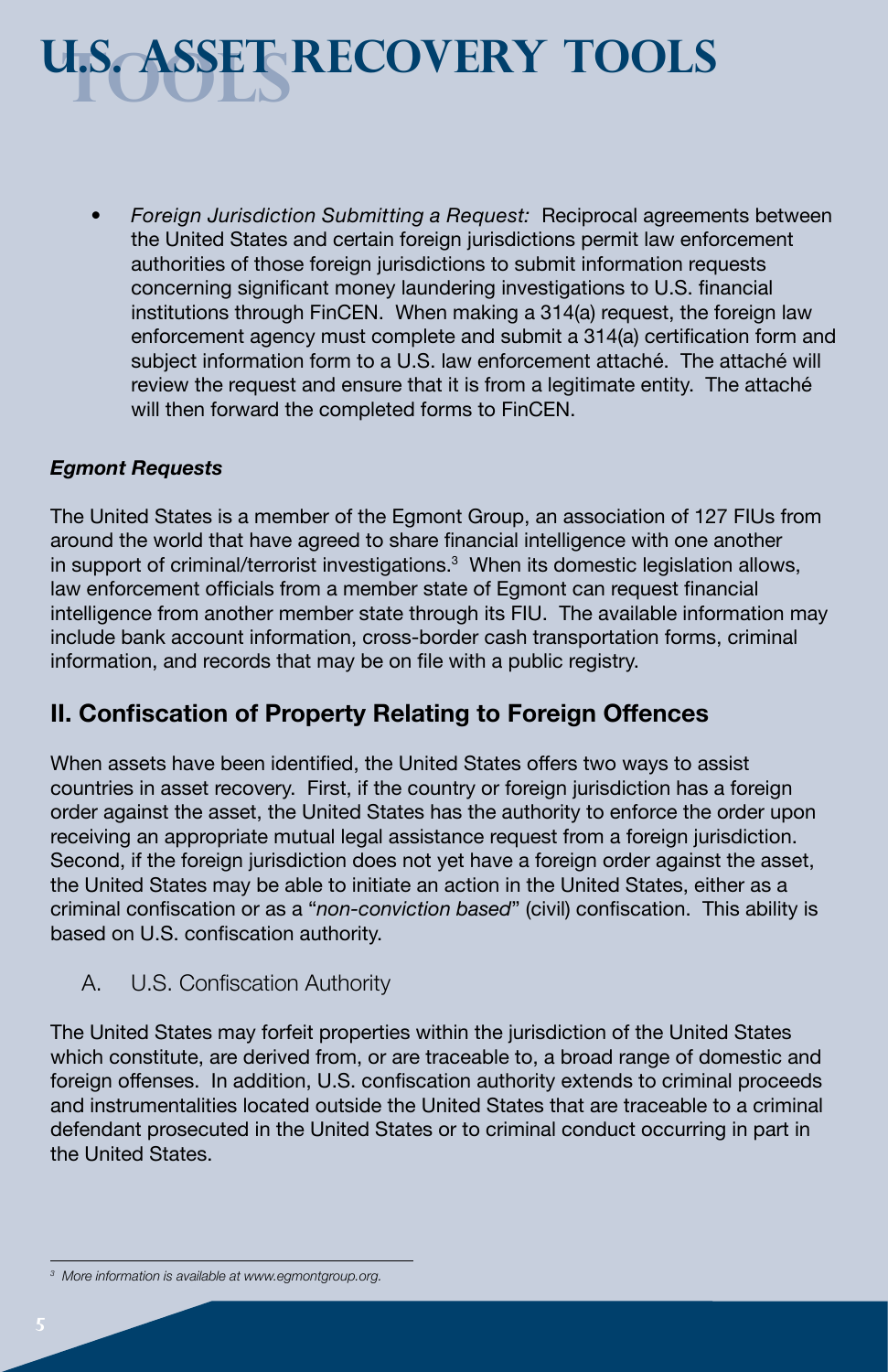### *Types of U.S. Confiscation Proceedings*

- *Criminal Confiscation:* Following conviction, a defendant's interest in property constituting the proceeds of an offense or property used in the commission of the offense is forfeited to the United States as part of the criminal sentence. If pursuing a criminal confiscation, the court must exercise control over the defendant.
- *Non-Conviction Based (NCB) Confiscation:* Such actions are against property rather than a criminal defendant, and do not require a conviction. In pursuing a NCB confiscation, the U.S. court must exercise control over the property subject to confiscation. NCB confiscation actions require proof of the nexus between the particular property subject to confiscation and criminal conduct. Such actions are particularly useful in cases in which a criminal conviction is not possible, such as when the property is held by a fugitive or a criminal who has died or is unavailable for prosecution in the United States. The United States can initiate a NCB confiscation proceeding against proceeds and instrumentalities of certain designated foreign offense predicates for money laundering and some U.S. offenses with inherently foreign components.4
- B. U.S. Authority to Restrain Assets Based on Foreign Arrest/Charge or Enforcement Order

#### *Restraint (Freezing or Seizing) based on Foreign Arrest or Charge*

Under the domestic law of the United States, at the request of prosecutors, courts can order a temporary (renewable) 30-day restraint of assets located in the United States based on evidence of an arrest or charge in a foreign jurisdiction in anticipation of filing a non-conviction based confiscation proceeding against that property based upon the list of foreign offenses that might give rise to confiscation under U.S. law. In pursuing such restraint, the United States can apply to any federal judicial officer (a judge) in the district in which the property is located for an *ex parte* order restraining the property subject to confiscation for not more than 30 days, while awaiting evidence. If proceeding *ex parte*, notice is not provided to interested parties. The time may be extended if U.S. authorities can show "good cause."

In its application, which is based on information supplied by the foreign jurisdiction through an MLAT or multilateral convention request, U.S. prosecutors must set forth the nature and circumstances of the foreign charges, as well as the basis for the belief that the person arrested or charged has property in the United States that would be subject to confiscation under U.S. law, which would require some evidence that the property in question is likely the traceable proceeds of the foreign offense. The

*<sup>4</sup> The United States can initiate this type of action for foreign money laundering predicates that include acts of corruption; bribery of a public official; misappropriation, theft, or embezzlement of public funds by or for the benefit of a public official; extortion; and offenses*  for which multilateral treaties require extradition or prosecution. In addition, certain U.S. criminal offenses contain international criminal liability elements, for example, the knowing transmission or transportation into or out of the United States, via "foreign commerce," of *property obtained by theft or fraud that is valued at \$5,000 or above.*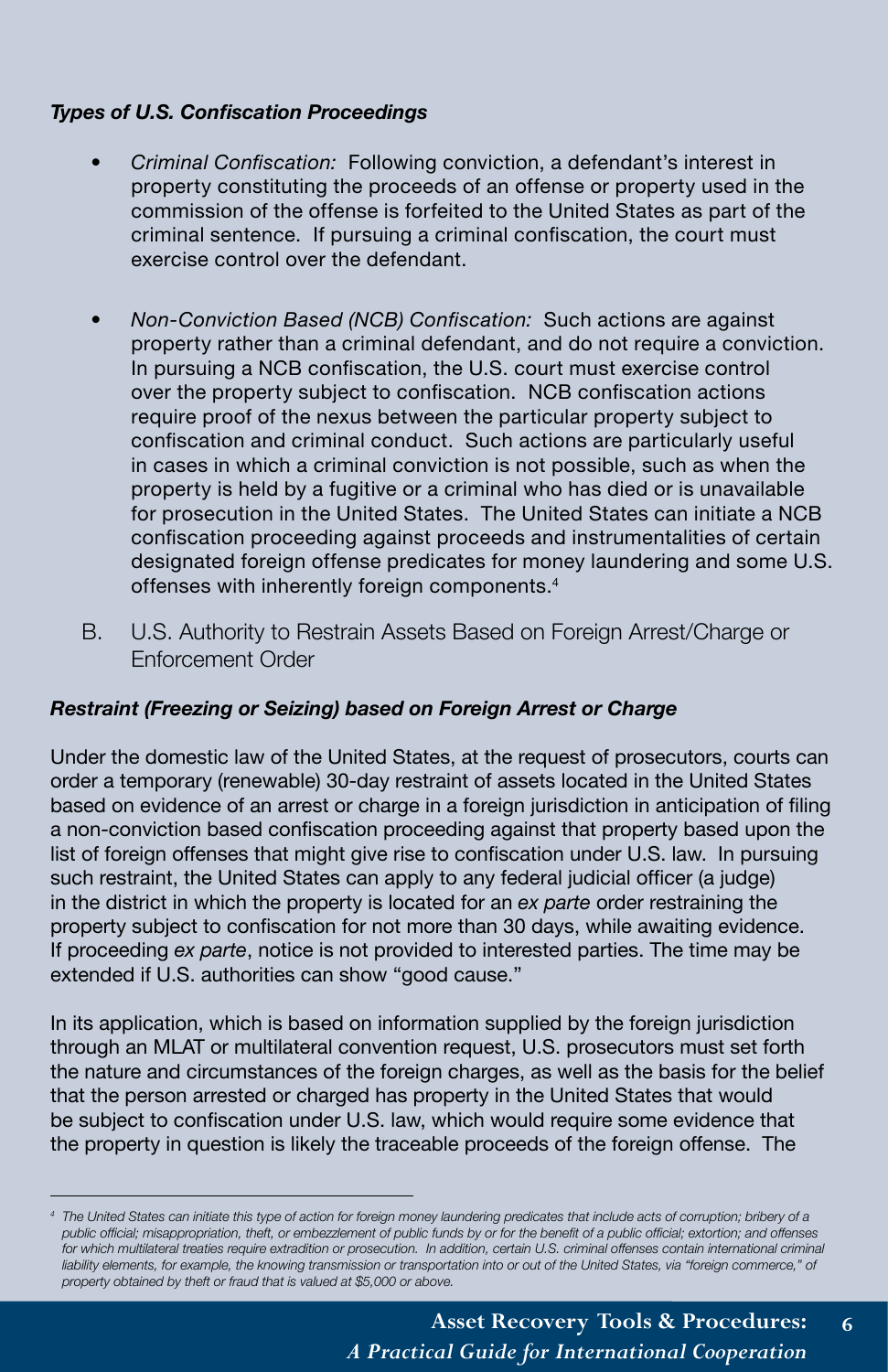# **tools U.S. Asset recovery tools**

application must also state that a restraining order is needed to preserve the availability of property for the period of time that is necessary to obtain, from the foreign country or elsewhere, the evidence that will be used in support of the eventual seizure and confiscation of the property.

In addition to the general information described above that must be included in a mutual legal assistance request, restraint requests to the United States under this section must include information showing probable cause<sup>5</sup> that a crime was committed and the connection between that crime and the identified assets of the accused. Additional available information such as witness testimony, relevant documents, etc., should be included. See below for a more thorough list of what to provide to the United States to obtain restraint.

#### *Restraint through Enforcement of Foreign Orders and Judgments*

The United States has the ability to enforce foreign restraining orders and confiscation judgments pursuant to an MLAT request or pursuant to requests made under certain multilateral conventions, including the 1988 Vienna Convention, the UN Convention against Corruption (UNCAC), and the UN Convention against Transnational Organized Crime (UNTOC). The crime for which the property is to be restrained and ultimately forfeited must be one that would subject the property to confiscation under U.S. law, had the underlying acts been committed in the United States.

C. What to Provide to the United States to Restrain Assets in the United **States** 

### *Enforcement of a Foreign Restraining Order*

The requesting country must provide to OIA, in a request made under the relevant MLAT or multilateral convention, the following:

- A summary of the facts of the case and any other information required under the specific treaty or convention;
- A copy of the restraining order from the requesting country's court that specifically identifies the assets in the United States to be restrained, or in the alternative, an order which restrains all of the assets belonging to the accused, preferably with an amount of criminal proceeds identified to date; and
- A statement establishing that the requesting country complied with due process, which includes giving notice of all proceedings to all persons with

*<sup>5</sup>* In order to establish probable cause, a restraint request must provide information sufficient to establish a reasonable belief that a person has committed a crime. Probable cause constitutes a higher standard of evidence than "reasonable suspicion" but lower than *that required for a criminal conviction.*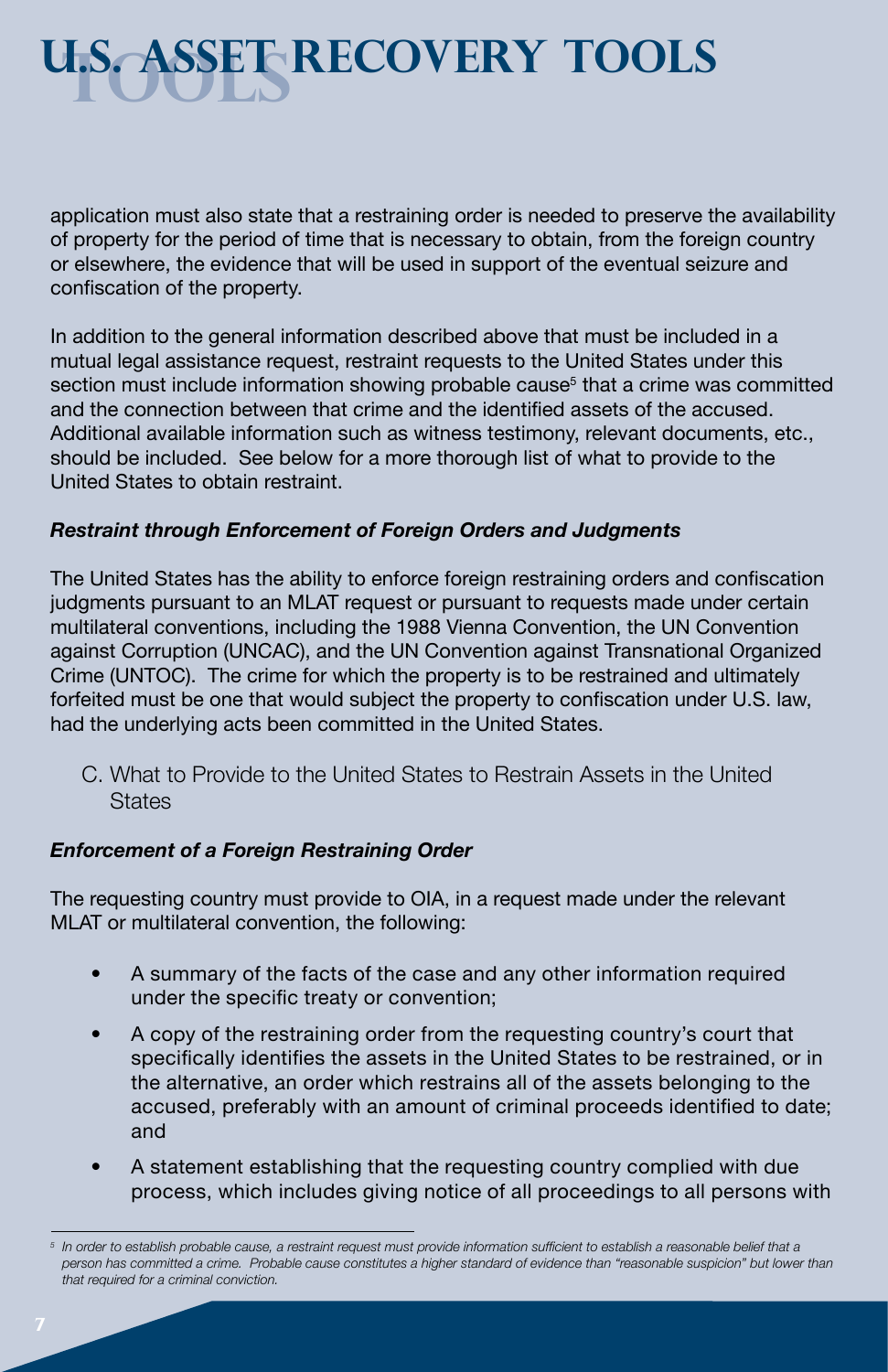an interest in the property in sufficient time to claim any rights to it and certifying that the court issuing the order has the jurisdiction (the legal right) to issue such orders and that there is no evidence the order was obtained by fraud.

#### *Request for Restraint Before the Initiation of a Foreign Charge or Before Issuance of a Foreign Restraining Order*

The requesting country must provide to OIA, in a request made under the relevant MLAT or multilateral convention, the following:

- A summary of the facts of the case and any other information required under the specific treaty or convention; and
- An affidavit (sworn statement) from a foreign official with knowledge of the case that includes:
	- º The nature of the investigation and identities of suspects and entities they used;
	- $\degree$  The foreign statutory citations and a summary of the offenses being investigated and/or charged and the confiscation authority for such offenses;
	- $\degree$  The dates of the offenses and the factual basis for the potential charges;
	- <sup>o</sup> The assets to be restrained (with verified bank account numbers or other identifying information);
		- Explanation of the relationship between the specific assets to be restrained in the United States and the criminal conduct of the suspect;
		- Explanation of any connection between any suspects and any corporate entities in whose name the assets may be held;
	- º The supporting evidence, and anything indicating reliability of that evidence;
	- <sup>o</sup> The reasonable basis to believe that charges will be placed and that the property will be forfeited in the future;
	- º Whether identified assets are forfeitable as proceeds, property traceable to proceeds, instrumentalities, or will be subject to a valuebased judgment; and
	- $\degree$  The due process procedures that have been or will be undertaken in the requesting country.

In addition, requests must contain enough information that will permit U.S. prosecutors to convince a U.S court that dual forfeitability exists. That is, the underlying criminal conduct justifying restraint or confiscation of the assets must also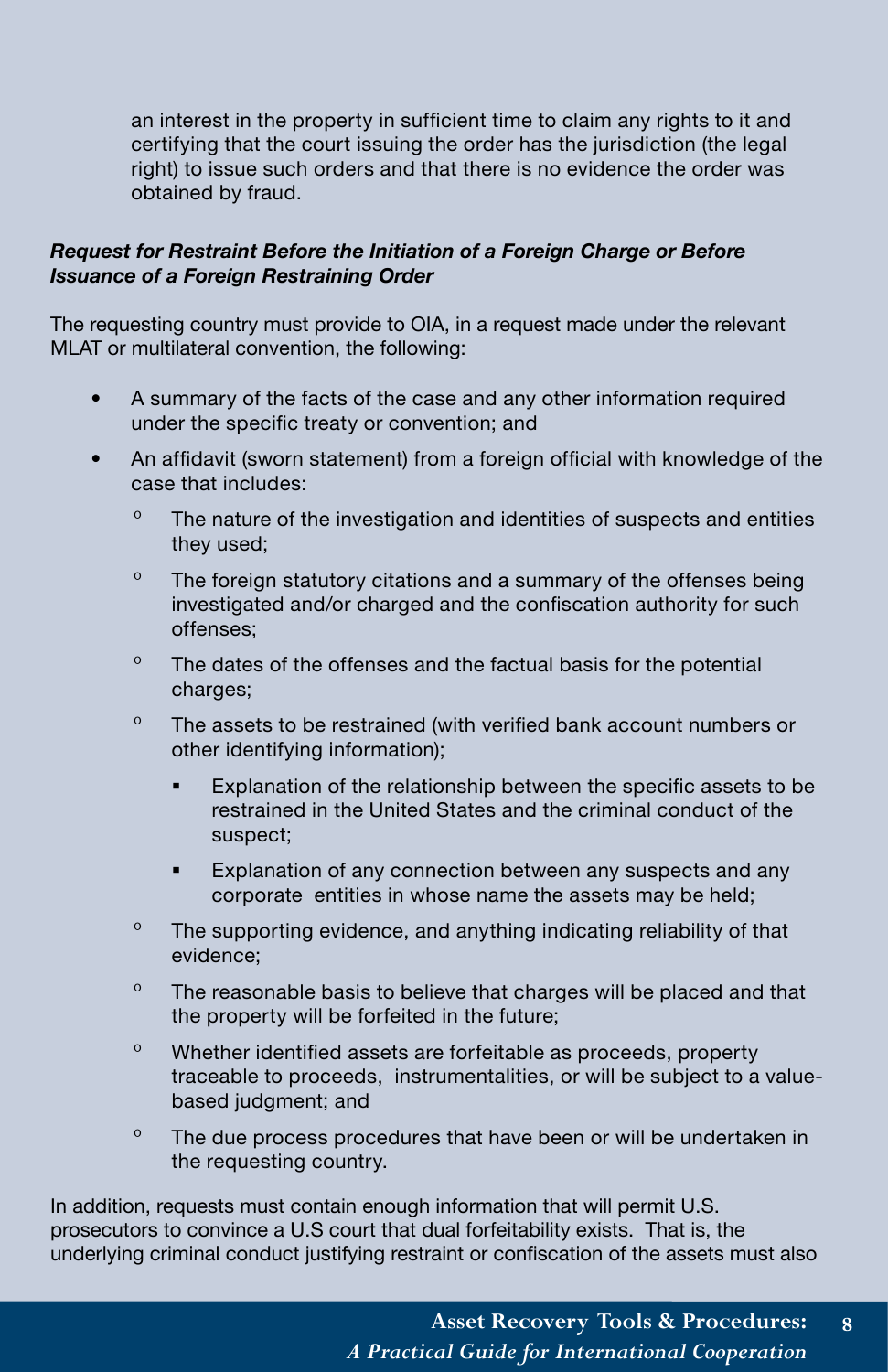# **tools u.s. asset recovery tools**

be recognized as a criminal act in the United States for which confiscation would be available if the same act occurred in the United States.

### *Enforcement of a Final Judgment of Confiscation*

The requesting country must provide to OIA, in a request made under the relevant MLAT or multilateral convention, the following:

- A summary of the facts of the case and any other information required under the specific treaty or convention;
- A certified copy of the final, non-appealable confiscation judgment; and
- An affidavit (sworn statement) indicating that:
	- º The judgment is not subject to further appeal;
	- <sup>o</sup> The requesting country complied with due process (including giving notice of all proceedings to all persons with an interest in the property in sufficient time to claim any rights to it);
	- $\degree$  The court issuing the judgment has the jurisdiction (the legal right) to issue such judgments; and
	- º There is no evidence the judgment was obtained by fraud.

### *Pursuing a U.S.-Based Forfeiture Action for Foreign Assets*

In the event that U.S. authorities will pursue a U.S.-based forfeiture, or confiscation action, foreign officials should provide all available evidence establishing the connection between the property to be forfeited and criminal activity, such as financial records, witness interviews, sworn testimony, relevant laws establishing criminal acts; charging documentation if applicable; and other pertinent information upon request.

Requests seeking seizure/confiscation of criminal property in the United States should include the following additional information:

- 1. Identification of the assets to be restrained or confiscated (including account numbers or other detailed identifying information);
- 2. Explanation of the relationship between the specific assets to be restrained or confiscated in the United States and the criminal conduct of the suspect (so that the United States can examine the possibility of bringing its own confiscation action);
- 3. Explanation of any connection between any suspects and any corporate entities in whose name the assets may be held;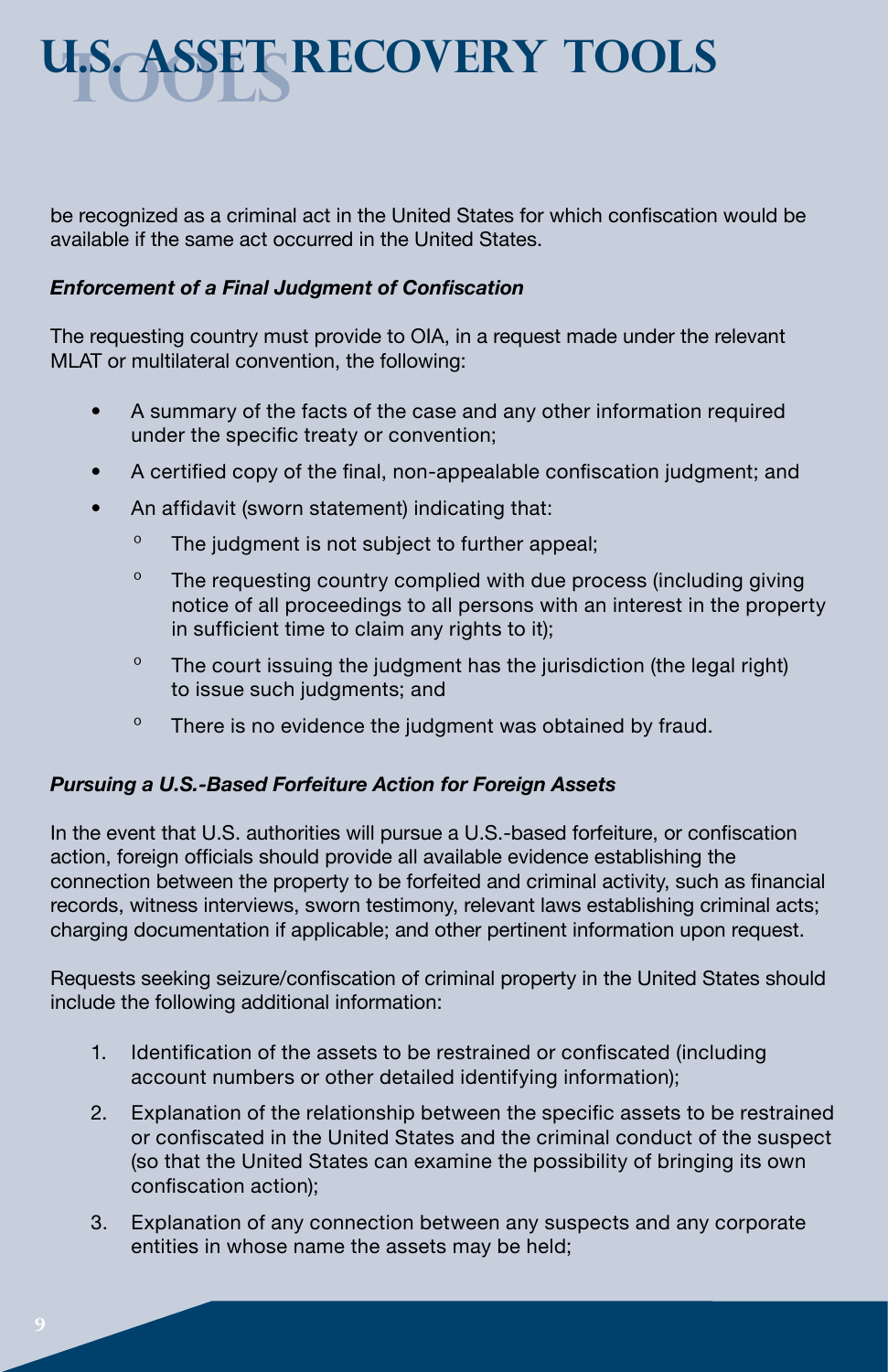- 4. Identification of any restraining order that has been issued by a court of the requesting country; and
- 5. Identification of any final confiscation judgments obtained in the requesting country, as well as the procedural history of these judgments.

### *Examples of U.S. Cooperation to Recover Proceeds of Corruption*

- The United States confiscated and repatriated to Peru corruption proceeds worth more than USD \$20 million that were connected to the criminal conduct of former Peruvian intelligence chief Vladimiro Montesinos and his associates. The combined efforts of Peruvian, U.S., and other law enforcement authorities also led Montesinos associates to voluntarily return millions of additional dollars worth of corruption proceeds to the government of Peru.
- The United States confiscated and repatriated to Italy more than \$117 million that constituted proceeds of corruption in the judiciary.
- As a result of close investigatory cooperation, the United States was able to forfeit and return to Nicaragua more than USD \$2.7 million connected to the criminal conduct of former Nicaraguan Tax and Customs Minister Byron Jerez.

### **III. Asset Disposition/Return**

The United States may dispose of or return forfeited assets in two ways. The first is a statutory power to "share" forfeited assets with a foreign government that participated directly or indirectly in the investigation leading to forfeiture. The United States generally will retain only that portion of confiscated corruption-related assets to recoup the costs incurred in confiscating those assets. There must be an agreement between the governments in order to "share" forfeited assets with the other nation. Only the Attorney General or the Secretary of the Department of Treasury, or their designees, may approve an asset transfer, and the Department of State must concur. The U.S. Congress has the authority to object to an asset transfer in limited circumstances. Second, the Attorney General has the regulatory authority to "remit" confiscated assets to victims of the underlying criminal activity (i.e., the criminal activity upon which confiscation was based). Claimants seeking the return of assets through this method must file a Petition for Remission with AFMLS. Under the regulations, foreign individuals, entities, or governments may submit petitions for remission seeking consideration of their claims. The form for submitting a Petition for Remission can be found at the following website: www.justice.gov/criminal/afmls/forms/pdf/28cfr9.pdf. The discretion to "remit" forfeited assets to victims is made by the Chief of AFMLS.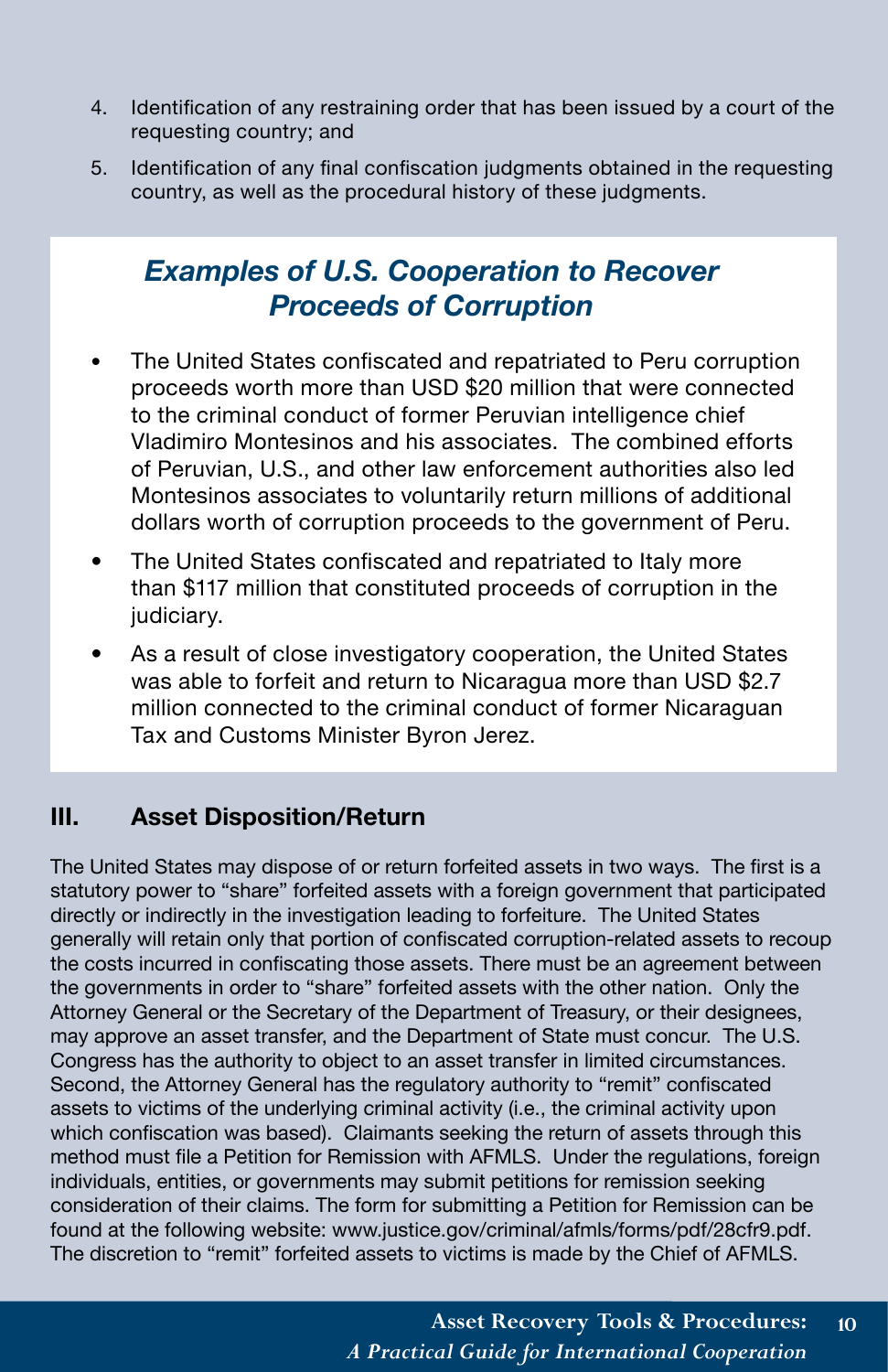## **Contact contact information**

### **United States Department of Justice, Criminal Division, Asset Forfeiture and Money Laundering Section (AFMLS)**

Linda Samuel—Linda.Samuel@usdoj.gov Daniel H. Claman—Daniel.Claman@usdoj.gov kleptocracy@usdoj.gov 202-514-1263

### **United States Department of Justice, Criminal Division, Office of International Affairs (OIA)**

As OIA is organized by geographical country teams and not by subject matter, please call the main OIA telephone number and ask to speak with the attorney who is responsible for your country. 202-514-0000

This guide was produced by the United States Department of Justice and United States Department of State. For more information about U.S. international anticorruption initiatives, please contact Robert Leventhal at LeventhalR@state.gov.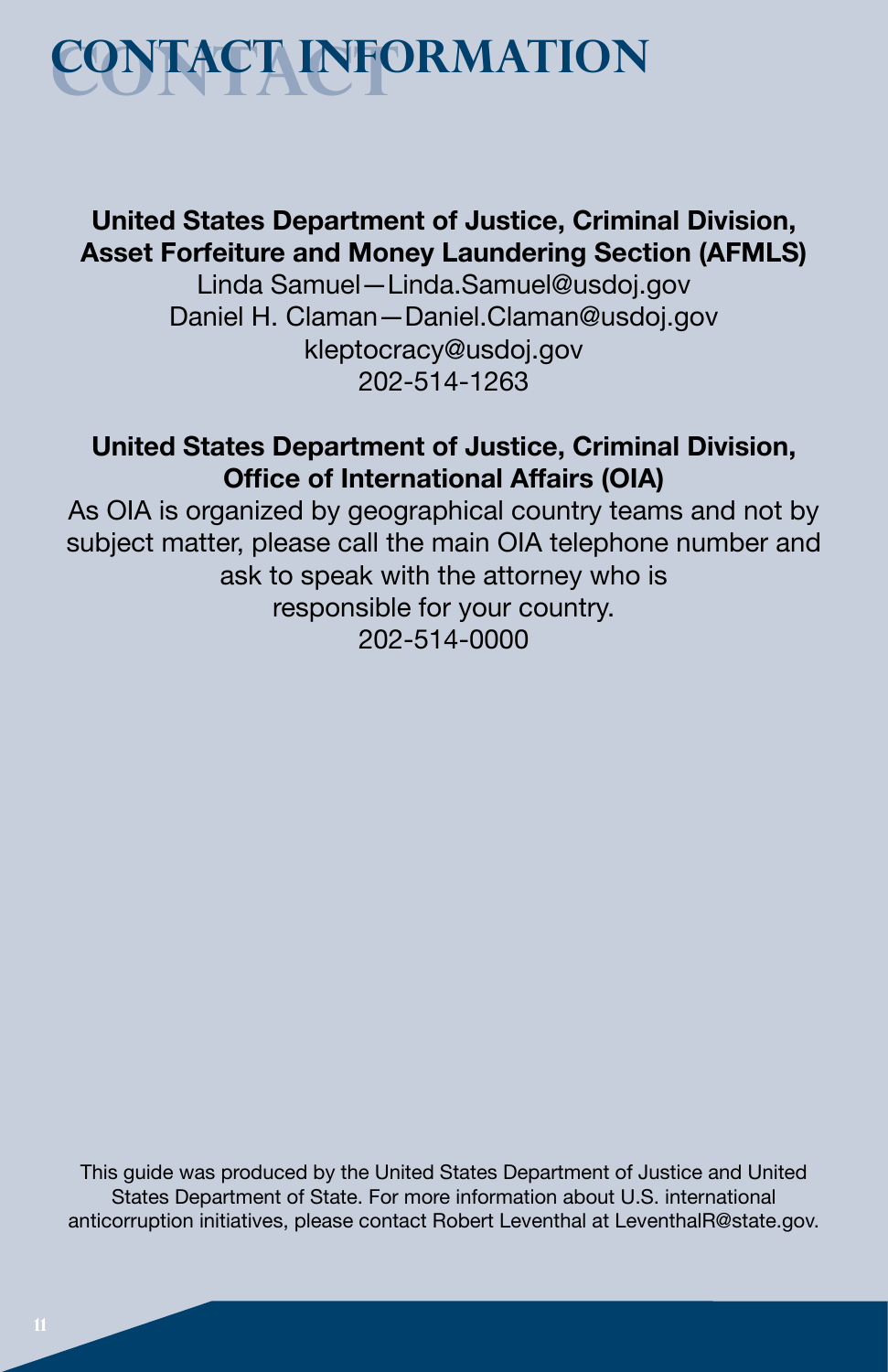*"It is only with a truly international and cooperative response that we will be able to achieve success in recovering the proceeds of corruption. Asset recovery requires the dedication and expertise of investigators and prosecutors in both the country victimized by the corrupt acts and in those countries in which corruption proceeds have been secreted."*

> -U.S. Attorney General Eric Holder, Global Forum IV, Doha, November 2009